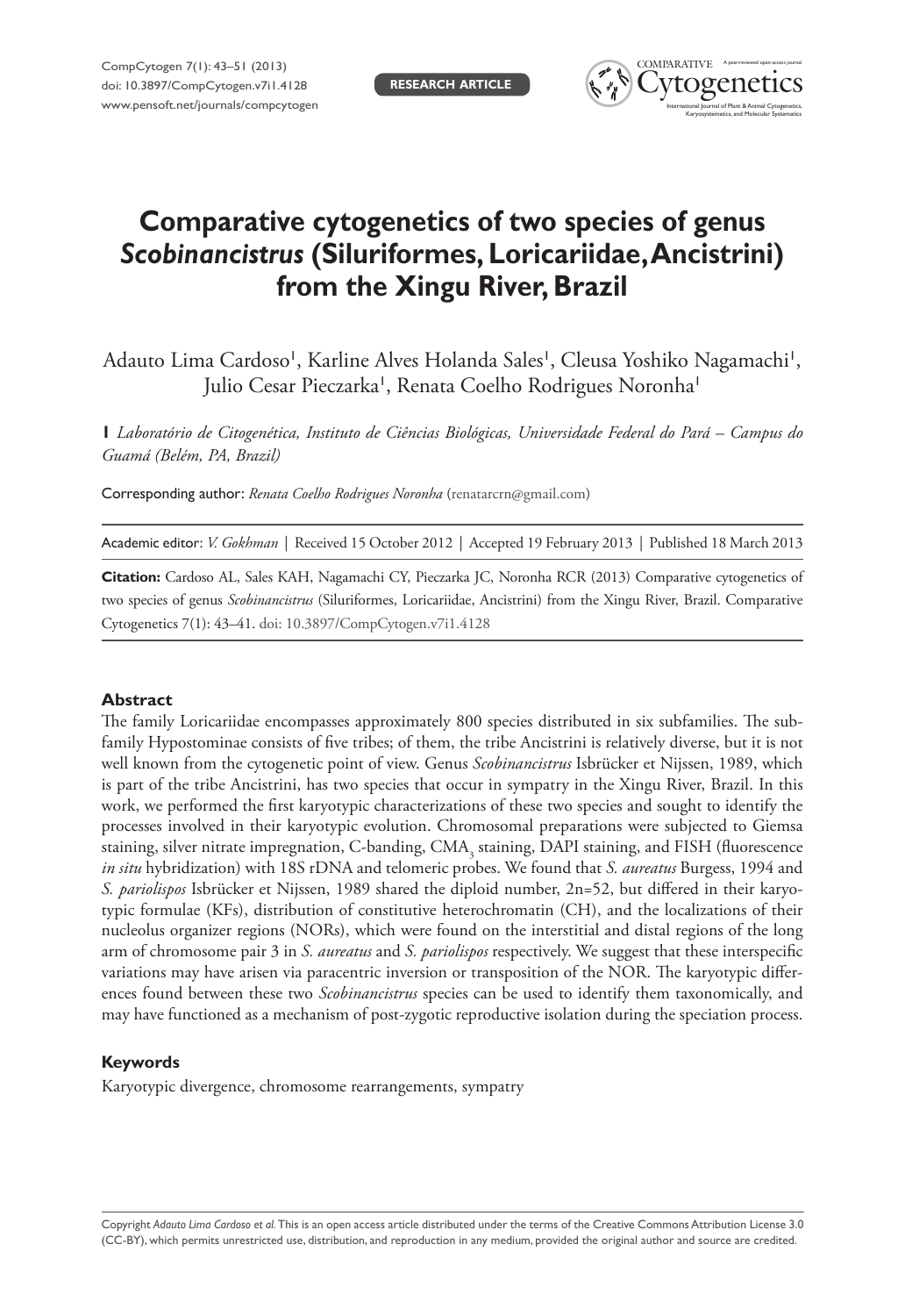# **Introduction**

The fishes of the family Loricariidae are an important component of the ichthyofauna in the Neotropical region, where they are widely distributed and occupy a great variety of freshwater environments (Isbrücker 1980). The 800 known species are organized into six subfamilies: Hypoptopomatinae, Hypostominae, Lithogeninae, Loricariinae, Neoplecostominae and Delturinae (Armbruster 2004, Reis et al. 2006). The subfamily Hypostominae encompasses five tribes, Corymbophanini, Rhinelepini, Hypostomini, Ancistrini and Pterygoplichthyini, with the latter two forming the most derived clade (Armbruster 2004). The Ancistrini include numerous species with several yet-unsolved taxonomic problems, making it difficult to recognise them (Alves et al. 2003).

Cytogenetic information is incipient, given the great diversity of Ancistrini species, and has been efficient in distinguishing species of this tribe (Alves et al. 2003, Souza et al. 2009). It is therefore necessary to increase the amount of such information in order to improve the taxonomic identification of these fishes and understanding the evolutionary processes in this group. The members of the tribe Ancistrini have diploid numbers that vary from 2n=34 in *Ancistrus* sp. from the Purus river to 2n=52 in most of the other species karyotyped to date. Several sex chromosome systems have been identified, including simple and multiple systems, with either the male or the female as heterogametic sex. The numbers and localizations of the nucleolus organizer regions (NORs) are also rather variable; some species have simple NORs while others have multiple NORs (Artoni and Bertollo 2001, Alves et al. 2003, 2006, Souza et al. 2004, 2009, De Oliveira et al. 2006, 2007, 2008, 2009).

The genus *Scobinancistrus* Isbrücker et Nijssen, 1989 (Hypostominae, Ancistrini) comprises two species: *S. pariolispos* Isbrücker et Nijssen, 1989, which occurs in the Tapajós, Xingu and Tocantins Rivers, Brazil, and *S. aureatus* Burgess, 1994, which is endemic to the Xingu River (Fisch-Muller 2003, Camargo et al. 2004). They differ in that *S. pariolispos* has a fully evertible operculum, a final ray of the dorsal fin that extends as far as the adipose, and fins with no orange coloration (Camargo et al. 2012). No previous study has provided cytogenetic information for the two species of this genus.

In the present work, we obtained *S. pariolispos* and *S. aureatus* from the Xingu River and studied their karyotypes, in an effort to identify the processes involved in their karyotypic evolution and contribute new cytogenetic information for members of the tribe Ancistrini.

# **Material and methods**

Samples of *Scobinancistrus aureatus* (seven females) and *S*. *pariolispos* (five males and two females) from the Xingu River, Brazil, were analyzed (Fig. 1). Metaphase chromosomes were obtained according to the method described by Bertollo et al. (1978) and analyzed by conventional staining (Giemsa), C-banding (Sumner 1972), Ag-NOR labeling (Howell and Black 1980), chromomycin  $A_3$  staining (Schweizer 1980), DAPI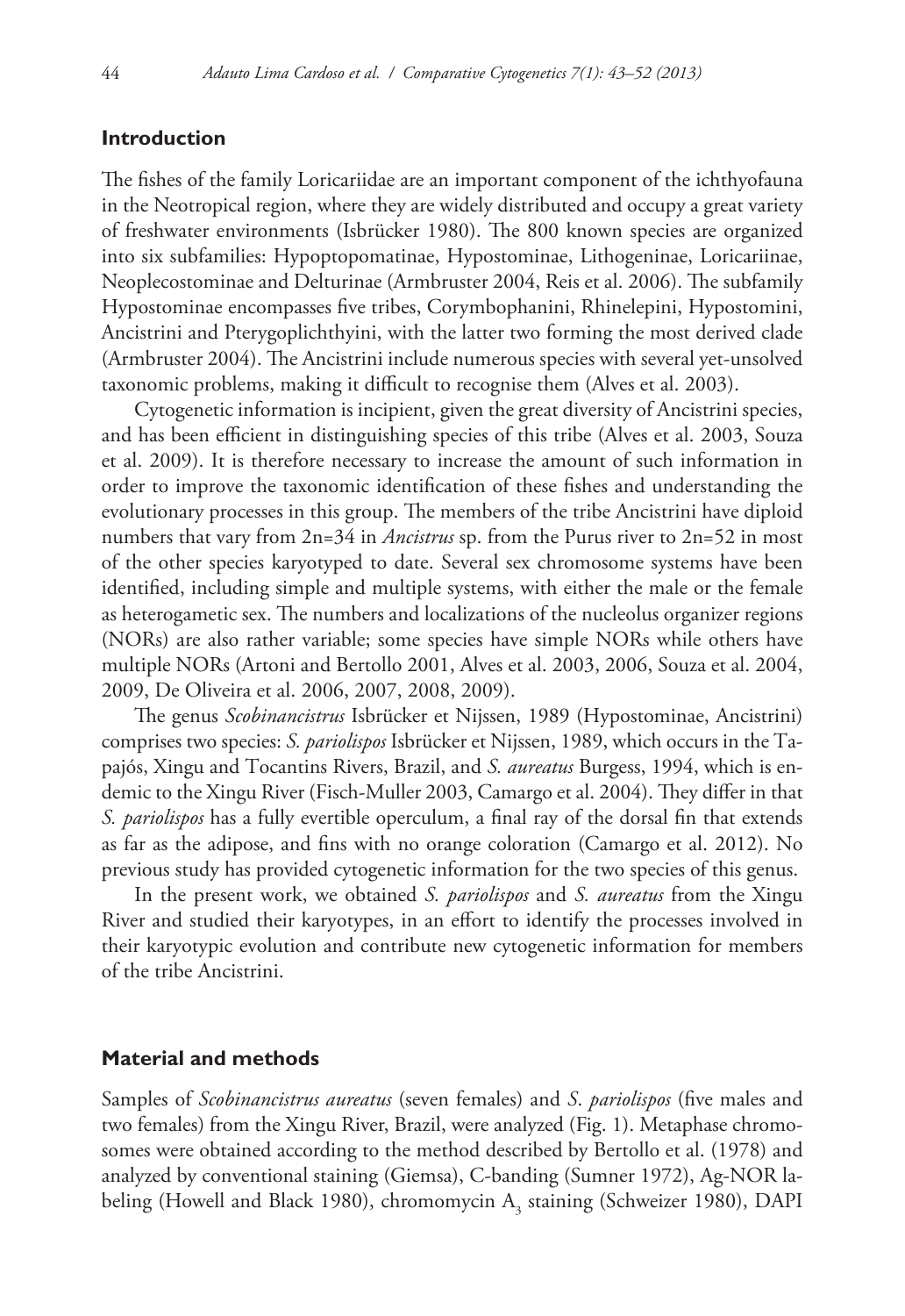

**Figure 1.** Collection localities of the analyzed *Scobinancistrus* samples.

staining (Pieczarka et al. 2006), and fluorescence *in situ* hybridization (FISH) with 18S ribosomal DNA (rDNA 18S) probes obtained from *Prochilodus argenteus* Agassiz, 1829 (Hatanaka and Galetti 2004) and human telomeric sequence probes (Oncor). The probes were labeled with biotin or digoxigenin by nick translation and detected with avidin-CY3 or anti-digoxigenin-FITC. The chromosomes were arranged according to the procedure described by Levan et al. (1964).

# **Results**

The specimens of *S. aureatus* and *S. pariolispos* obtained from the Xingu River both had diploid numbers 2n=52 chromosomes, but they differed in their karyotypic formulas (KFs), which were 22m-20sm-10st and 24m-18sm-10st, respectively (Fig. 2A, B). Both males and females were analyzed for *S. pariolispos*, but no sex chromosomes were identified.

C-banding failed to identify constitutive heterochromatin (CH) in the centromeric region of any chromosome in the studied species. In *S. aureatus*, large heterochromatic blocks were seen, as follows: in the proximal regions of the long arms of chromosome pairs 5, 6 and 18; in the proximal regions of the short arms of pair 13; throughout the short arms of pair 22; in the distal regions of the long arms of pairs 3 and 12; and in the distal regions of the short arms of pairs 12 and 18 (Fig. 2C). In *S. pariolispos*, conspicuous heterochromatic blocks were also identified throughout the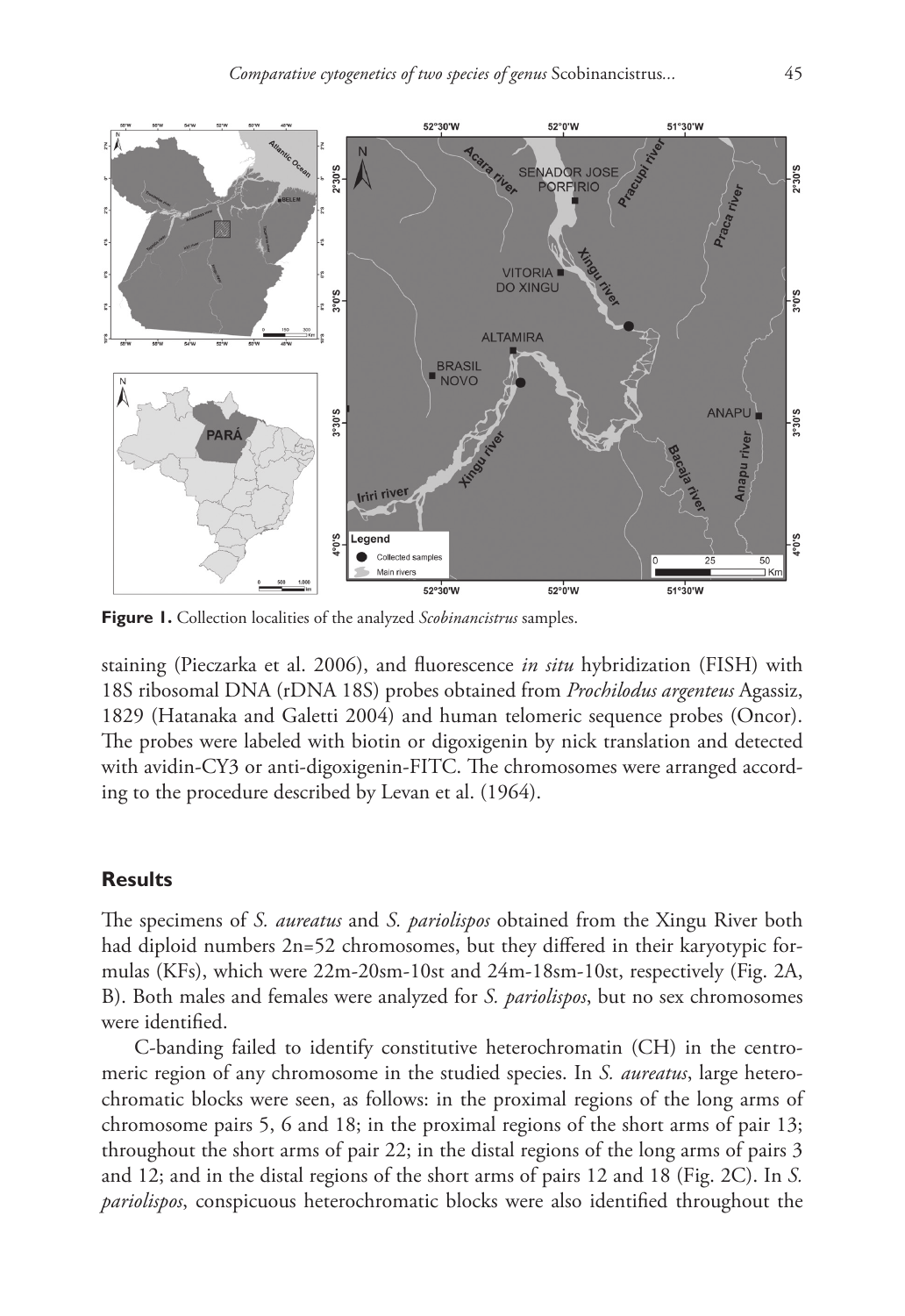

**Figure 2.** Karyotypic analyses of *<S.aureatus>* (**A, B** and **E**) and *S. pariolispos* (**B, D** and **F**): conventional staining (**A** and **B**), C-banding (**C** and **D**) and the NOR-bearing chromosome pair (**E** and **F**). The scale bar refers to all images.



**Figure 3.** Further karyotypic analyses of *S. aureatus* (**A, C, E** and **G**) and *S. pariolispos* (**B, D, F** and **H**): DAPI staining (**A** and **B**), CMA<sub>3</sub> staining (**C** and **D**), FISH with 18S rDNA probes (**E** and **F**) and FISH with telomeric sequence probes (**G** and **H**). The scale bar refers to all images.

short arms of pair 2, in the distal regions of the long arms of pair 3, and throughout the long arms of pair 5 (Fig. 2D).

A NOR was identified on a single chromosome pair per species. In *S. aureatus*, the NOR was located in the interstitial region of the long arms of pair 3, flanked by CH (Fig. 2E). In *S. pariolispos*, the NOR was situated in the distal region of the long arms of pair 3, adjacent to a block of CH (Fig. 2F). The numbers and localizations of these regions were confirmed by FISH with 18S ribosomal DNA probes (Fig. 3E, F).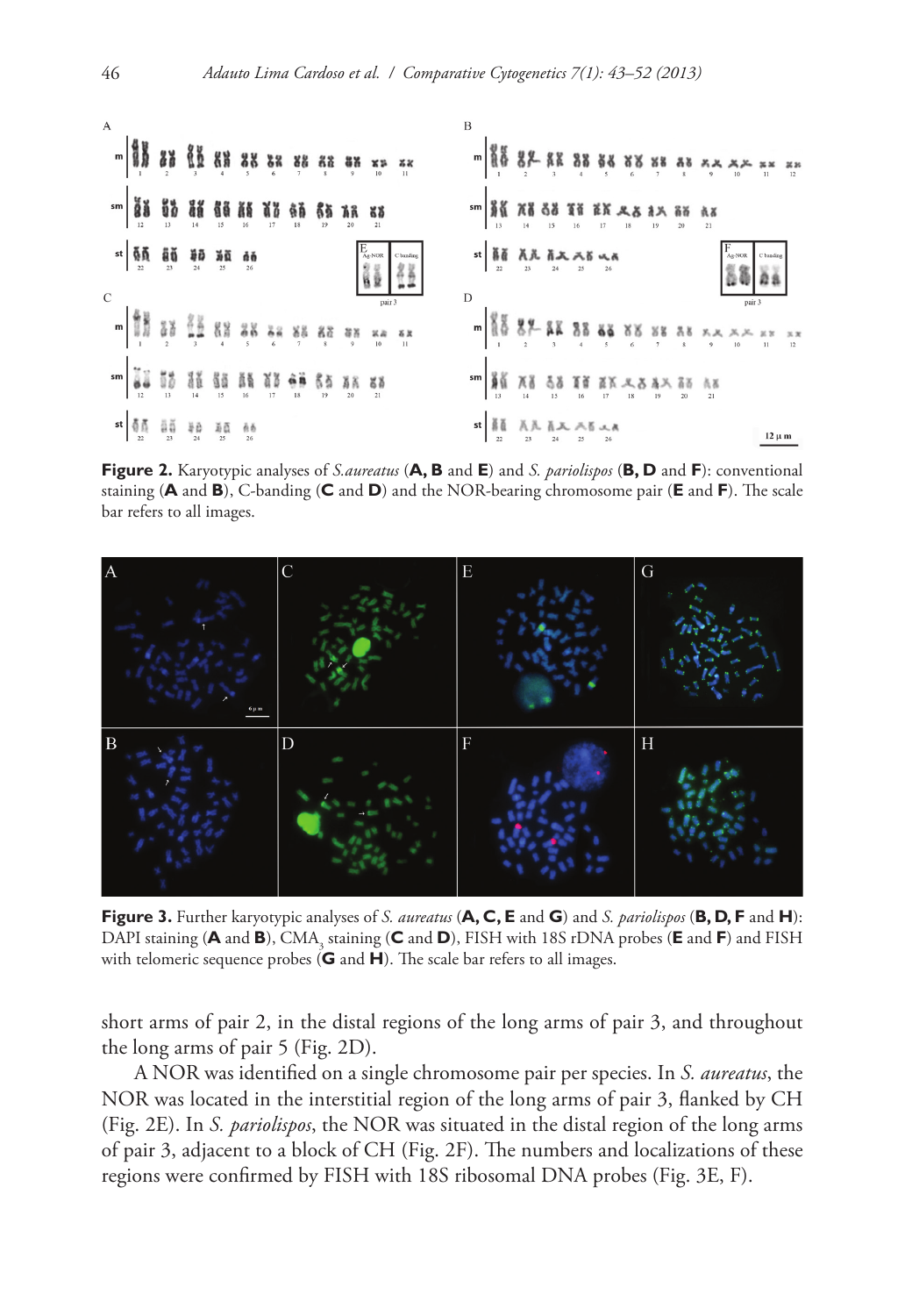The DAPI fluorochrome labeled the heterochromatic regions (Fig. 3A, B), and  $CMA<sub>3</sub>$  stained the NORs (Fig. 3C, D). In FISH using telomeric sequence probes (TTAGGG), the probes hybridized to the ends of all chromosomes, but no interstitial telomeric labeling was observed (Fig. 3G, H).

# **Discussion**

*Scobinancitrus aureatus* and *S. pariolispos* from the Xingu River were found to have the same diploid number  $(2n=52)$ , but their KFs differed. This is consistent with most other species of tribe Ancistrini, which share 2n=52 and differ in their KFs (Artoni and Bertollo 2001, Alves et al. 2003, 2006, Souza et al. 2004, 2009, De Oliveira et al. 2007). Chromosomal inversions, which are rearrangements that can modify the structure of chromosomes without altering their number, may explain how these species have the same diploid number but different KFs (Alves et al. 2003, De Oliveira et al. 2006). According to Artoni and Bertollo (2001) and Kavalco et al. (2005), 2n=54 probably corresponds to a basal condition for the Loricariidae. Therefore, the reduction to 2n=52 in most of the Ancistrini species must be the result of a fusion event. The same type of rearrangement is believed to explain the reduction of the diploid number in several species of the genus *Ancistrus* Kner, 1854 (Alves et al. 2003, De Oliveira et al. 2009).

The NOR was found on the same chromosome pair in the two *Scobinancistrus* species studied here in this situation is shared by most members of the tribe Ancistrini (Artoni and Bertollo 2001, Alves et al. 2003, 2006, De Oliveira et al. 2007, Souza et al. 2004, 2009). The long arm of chromosome pair 3 was identified as the bearer of the NOR in both species; however, it was found in an interstitial, CH-flanked region in *S. aureatus*, but in the distal region, adjacent to a CH block, in *S. pariolispos*. This organization indicates that the NOR-bearing chromosomes are not the same in *S. aureatus* and *S. pariolispos*, suggesting the occurrence of events that changed the position of the NOR within the karyotype (Fig. 4). The repetitive nature of the ribosomal DNA that constitutes the NOR and its association with CH (which consists mainly of satellite DNA and transposable elements; Dimitri et al. 2009) may facilitate transposition events that can move the NOR to another region of the genome (Gross et al. 2009, 2010). It is important to point out that the determination of chromosome pair numbers in these species is tentative, and therefore pair 3 of one species is not necessarily homologous to pair 3 of another species. However, we cannot exclude the possibility that these pairs are homologous and reflect the occurrence of a paracentric inversion involving the NOR and nearby HC. The NORs labeled positive for the fluorochrome,  $\text{CMA}_3$ , but negative for DAPI, indicating that the ribosomal DNA is interspersed with repetitive GC-rich DNA, as has been frequently described in other fishes (Pendás et al. 1993).

The constitutive heterochromatin stained positive with DAPI, indicating that it is AT-rich. Its patterns differed between the two species, with large heterochromatic blocks in non-centromeric regions located predominantly in non-homologous chromo-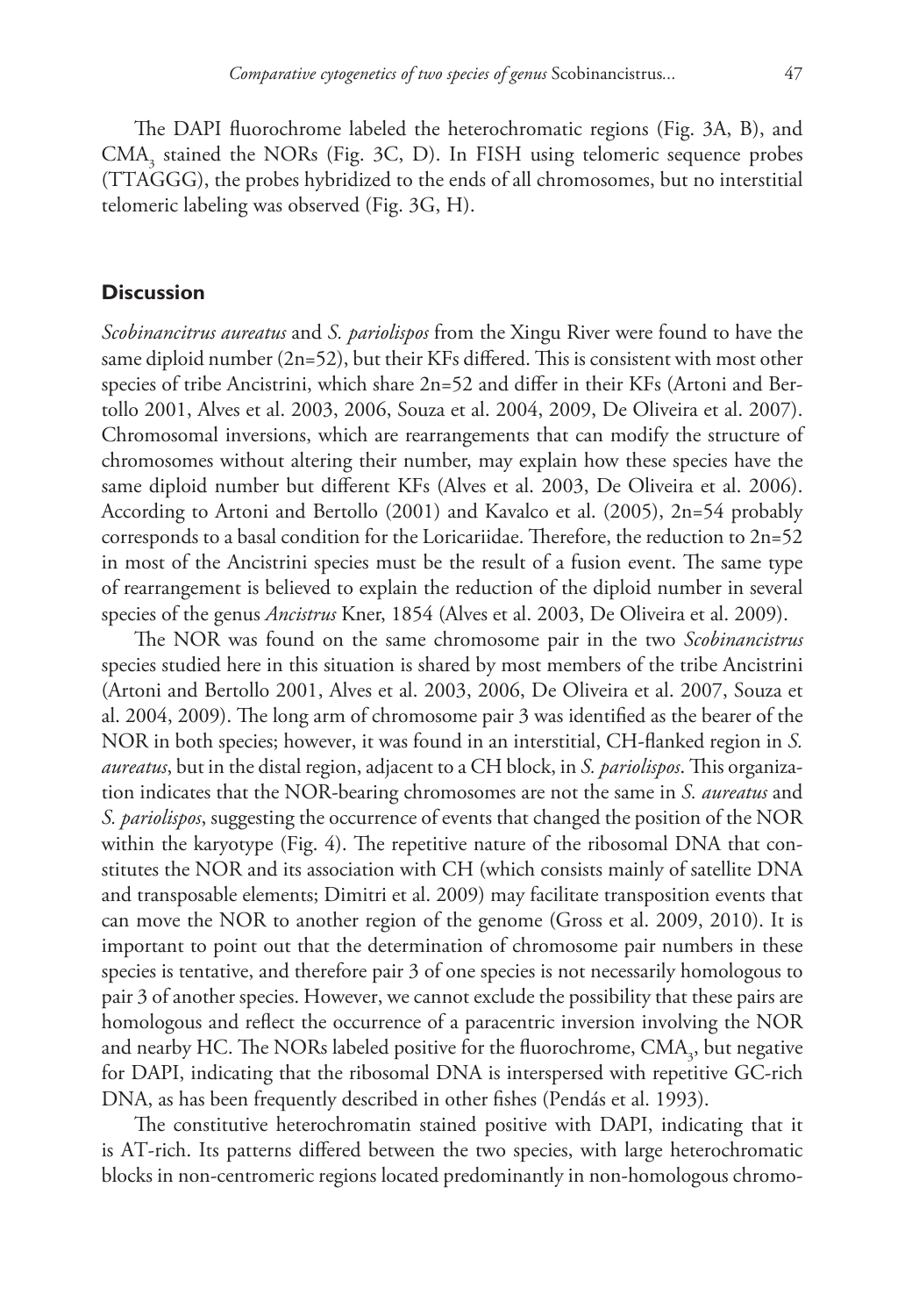

**Figure 4.** NOR-bearing chromosomes of *S. aureatus* (upper row) and *S. pariolispos* (lower row).

somes, indicating that processes related to the dynamics of repetitive DNA (e.g., transposition) may have been involved in the karyotypic differentiation of these two species.

Using information on karyotype macrostructures and CH and NOR distribution, Souza et al. (2009) identified chromosomes with possible homologies among species of genus *Peckoltia* Miranda Ribeiro, 1912, which belong to the tribe Ancistrini. However, using same criteria, we were unable to identify any homologies between the karyotypes of *S. aureatus* and *S. pariolispos*. This suggests that the studied karyotypes may have undergone both inversions (as noted above) and reciprocal translocation events, leading to greater genomic reorganization. Consistent with this, Nagamachi et al. (2010) used chromosome painting to demonstrate that the differences between two *Gymnotus carapo* Linnaeus, 1758 populations involved a greater number of chromosome rearrangements than previously assumed based on classical cytogenetic data (Milhomem et al. 2008).

In conclusion, the karyotypic differences found in the two *Scobinancistrus* species studied herein can be used in their taxonomic identification. Moreover, the sympatric occurrence of these species suggests that the identified karyotypic differences may have functioned as a mechanism of post-zygotic reproductive isolation during the speciation process.

### **Acknowledgements**

We wish to thank Dr. Leandro Melo de Sousa (Federal University of Pará - Campus Altamira) for the taxonomic identification of the samples. Grants to support this research were provided by UFPA, CNPq, CAPES and by the project Vale-FAPESPA. The field collections were authorized by IBAMA (Brazilian Institute of Environment and Renewable Natural Resources).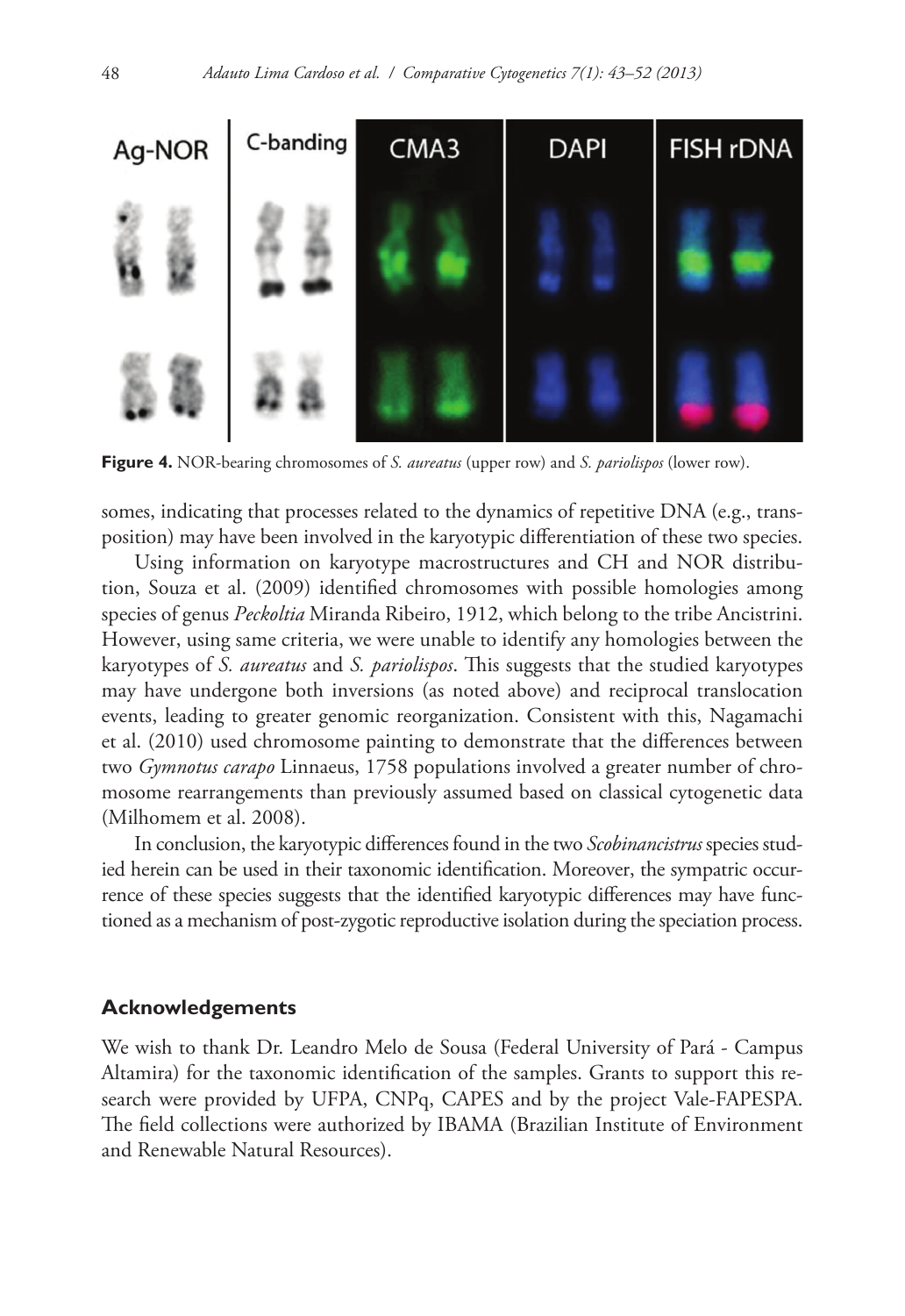# **References**

- Alves AL, Oliveira C, Foresti F (2003) Karyotype variability in eight species of the subfamilies Loricariinae and Ancistrinae (Teleostei, Siluriformes, Loricariidae). Caryologia 56(1): 57–63. [doi: 10.1080/00087114.2003.10589308](http://dx.doi.org/10.1080/00087114.2003.10589308)
- Alves AL, Oliveria C, Nirchio M, Granado A, Foresti F (2006) Karyotypic relatioships among the tribes of Hypostominae (Siluriformes: Loricariidae) with description of XO sex chromosome system in a Neotropical fish species. Genetica 128: 1–9. [doi: 10.1007/s10709-](http://dx.doi.org/10.1007/s10709-005-0715-1) [005-0715-1](http://dx.doi.org/10.1007/s10709-005-0715-1)
- Armbruster JW (2004) Phylogenetic relationships of the suckermouth armoured catfishes (Loricariidae) with emphasis on the Hypostominae and the Ancistrinae. Zoological Journal of the Linnean Society 141: 1–80. [doi: 10.1111/j.1096-3642.2004.00109.x](http://dx.doi.org/10.1111/j.1096-3642.2004.00109.x)
- Artoni RF, Bertollo LAC (2001) Trends in the karyotype evolution in the Loricariidae fish (Siluriformes). Hereditas 134: 201–210. [doi: 10.1111/j.1601-5223.2001.00201.x](http://dx.doi.org/10.1111/j.1601-5223.2001.00201.x)
- Bertollo LAC, Takashi CS, Moreira-Filho O (1978) Cytotaxonomic considerations on *Hoplias lacerdae* (Pisces, Erytrinidae). Brazilian Journal of Genetics 2: 103–120.
- Camargo M, Giarrizzo T, Isaac V (2004) Review of the geographic distribution of fish fauna of the Xingu river basin, Brazil. Ecotropica 10: 123–147.
- Camargo M, Gimênes-Junior H, Py-Daniel LR (2012) Acaris ornamentais do médiorio Xingu. Belém, 177 pp.
- De Oliveira RR, Souza IL, Venere PC (2006) Karyotype description of three species of Loricariidae (Siluriformes) and occurrence of the ZZ/ZW sexual system in *Hemiancistrus spilomma* Cardoso & Lucinda, 2003. Neotropical Ichthyology 4(1): 93–97. [doi: 10.1590/](http://dx.doi.org/10.1590/S1679-62252006000100010) [S1679-62252006000100010](http://dx.doi.org/10.1590/S1679-62252006000100010)
- De Oliveira RR, Feldberg E, Anjos MB, Zuanon J (2007) Karyotype characterization and ZZ/ZW heteromorphism in two species of the catfish genus *Ancistrus* Kner, 1854 (Siluriformes: Loricariidae) from the Amazon basin. Neotropical Ichthyology 5(3): 301–306. [doi: 10.1590/S1679-62252007000300010](http://dx.doi.org/10.1590/S1679-62252007000300010)
- De Oliveira RR, Feldberg E, Anjos MB, Zuanon J (2008) Occurrence of multiple sexual chromosomes  $(XX/XY_1Y_2$  and  $Z_1Z_1Z_2Z_2/Z_1Z_2W_1W_2)$  in catfishes of the genus *Ancistrus* (Siluriformes: Loricariidae) from the Amazon basin. Genetica 134(2): 243–249. [doi: 10.1007/](http://dx.doi.org/10.1007/s10709-007-9231-9
) [s10709-007-9231-9](http://dx.doi.org/10.1007/s10709-007-9231-9
)
- De Oliveira RR, Feldberg E, Anjos MB, Zuanon J (2009) Mechanisms of chromosomal evolution and its possible relation to natural history characteristics in *Ancistrus* catfishes (Siluriformes: Loricariidae). Journal of Fish Biology 75: 2209–2225. [doi: 10.1111/j.1095-](http://dx.doi.org/10.1111/j.1095-8649.2009.02450.x) [8649.2009.02450.x](http://dx.doi.org/10.1111/j.1095-8649.2009.02450.x)
- Dimitri P, Caizzi R, Giordano E, Accardo MC, Lattanzi G, Biamonti G (2009) Constitutive heterochromatin: a surprising variety of expressed sequences. Chromosoma 118: 419–435. [doi: 10.1007/s00412-009-0211-y](http://dx.doi.org/10.1007/s00412-009-0211-y)
- Fisch-Muller S (2003) Loricariidae-Ancistrinae (Armored catfishes). In: Reis RE, Kullander SO, Ferraris CJ Jr (Eds). Checklist of the Freshwater Fishes of South and Central America. Porto Alegre, 373–400.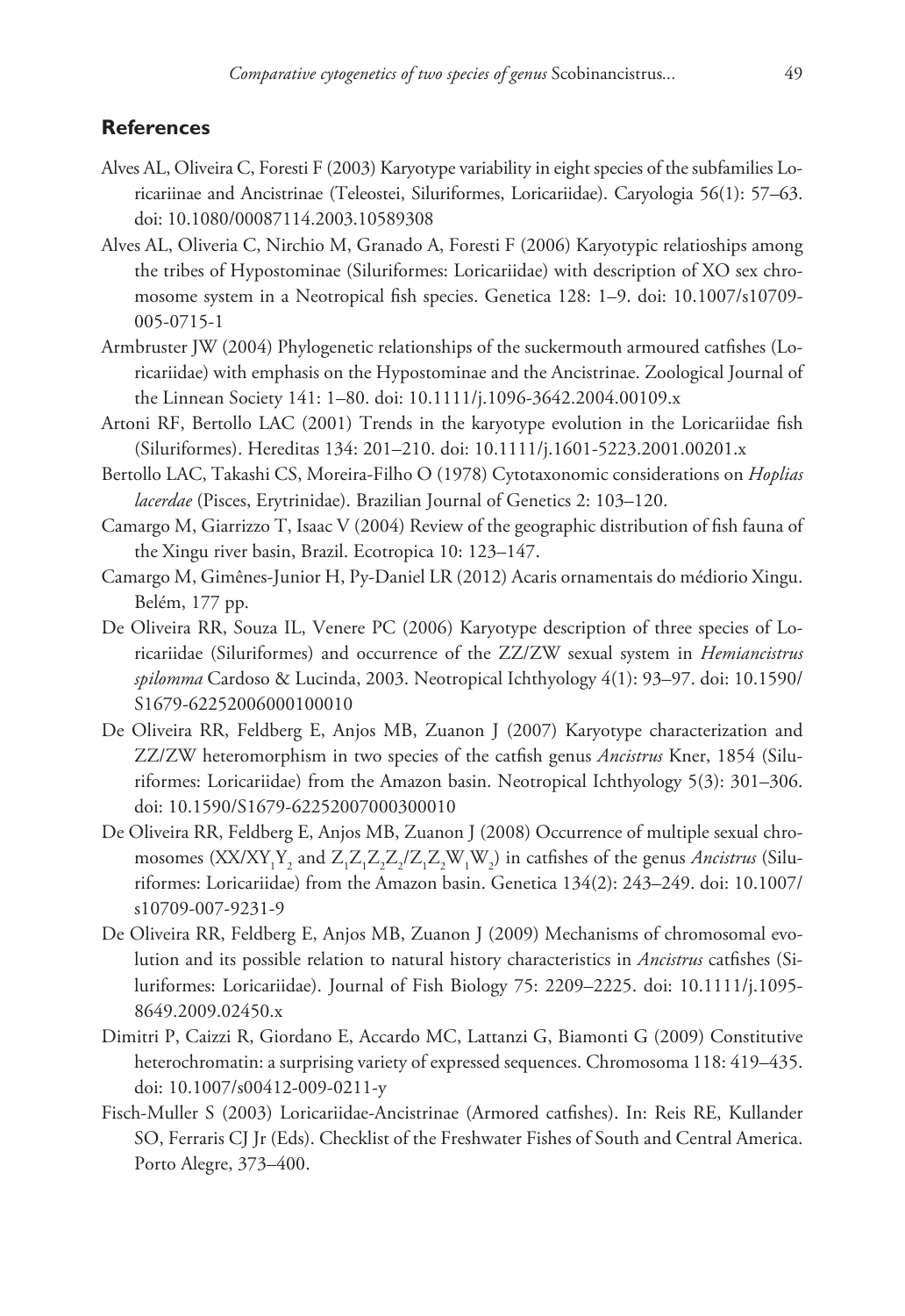- Gross MC, Schneider CH, Valente GT, Porto JIR, Martins C, Feldberg E (2009) Comparative cytogenetic analysis of the genus *Symphysodon* (Discus Fishes, Cichlidae): Chromosomal characteristics of retrotransposons and minor ribosomal DNA. Cytogenetic and Genome Research 127: 43–53. [doi: 10.1159/000279443](http://dx.doi.org/10.1159/000279443)
- Gross MC, Schneider CH, Valente GT, Martins C, Feldberg E (2010) Variability of 18S rDNA locus among *Symphysodon* fishes: chromosomal rearrangements. Journal of Fish Biology 76: 1117–1127. [doi: 10.1111/j.1095-8649.2010.02550.x](http://dx.doi.org/10.1111/j.1095-8649.2010.02550.x)
- Hatanaka T, Galetti Jr PM (2004) Mapping of 18S and 5S ribosomal RNA genes in the fish *Prochilodus argenteus* Agassiz, 1829 (Characiformes, Prochilodontidae). Genetica 122: 239–244. [doi: 10.1007/s10709-004-2039-y](http://dx.doi.org/10.1007/s10709-004-2039-y)
- Howell WM, Black DA (1980) Controlled silver-staining of nucleolus organizer regions with a protective colloidal developer: a 1-step method. Experientia 36: 1014–1015. [doi: 10.1007/](http://dx.doi.org/10.1007/BF01953855) [BF01953855](http://dx.doi.org/10.1007/BF01953855)
- Isbrücker IJH (1980) Classification and catalogue of the mailed Loricariidae (Pisces, Siluriformes). Verslagen en Technische Gegevens, Instituut voor Taxonomische Zoölogie, Universiteit van Amsterdam 22: 1–181.
- Kavalco KF, Pazza R, Bertollo LAC, Moreira-Filho O (2005) Karyotypic diversity and evolution of Loricariidae (Pisces, Siluriformes). Heredity 94:180–186. [doi: 10.1038/sj.hdy.6800595](http://dx.doi.org/10.1038/sj.hdy.6800595)
- Levan A, Fredga K, Sandberg AA (1964) Nomenclature for centromeric position on chromosomes. Hereditas 52: 201–220. [doi: 10.1111/j.1601-5223.1964.tb01953.x](http://dx.doi.org/10.1111/j.1601-5223.1964.tb01953.x)
- Milhomem SSR, Pieczarka JC, Crampton WGR, Silva DS, Souza ACP, Carvalho-Jr JR, Nagamachi CY (2008) Chromosomal evidence of a cryptic species in the *Gymnotus carapo* species-complex (Gymnotiformes-Gymnotidae). BMC Genetics 9: 75. [doi: 10.1186/1471-](http://dx.doi.org/10.1186/1471-2156-9-75) [2156-9-75](http://dx.doi.org/10.1186/1471-2156-9-75)
- Nagamachi CY, Pieczarka JC, Milhomem SSR, O'Brien PCM, Souza ACP, Ferguson-Smith MA (2010) Multiple rearrangements in cryptic species of electric knifefish, *Gymnotus carapo* (Gymnotidae, Gymnotiformes) revealed by chromosome painting. BMC Genetics 11: 28. [doi: 10.1186/1471-2156-11-28](http://dx.doi.org/10.1186/1471-2156-11-28)
- Pendás AM, Morán P, Garcia-Vázquez E (1993) Ribosomal RNA genes are interspersed throughout a heterochromatin chromosome arm in Atlantic salmon. Cytogenetics and Cell Genetics 63: 128–130. [doi: 10.1159/000133517](http://dx.doi.org/10.1159/000133517)
- Pieczarka JC, Nagamachi CY, Souza ACP, Milhomem SSR, De Castro RR, Nascimento AL (2006) An adaptation to DAPI-banding to fishes chromosomes. Caryologia 59(1): 43–46.
- Reis RE, Pereira EHL, Armbruster JW (2006) Delturinae, a new loricariid catfish subfamily (Teleostei, Siluriformes), with revisions of *Delturus* and *Hemipsilichthys*. Zoological Journal of the Linnean Society 147: 277–299. [doi: 10.1111/j.1096-3642.2006.00229.x](http://dx.doi.org/10.1111/j.1096-3642.2006.00229.x)
- Schweizer D (1980) Simultaneous fluorescent staining of R bands and specific heterochromatic regions (DA/DAPI bands) in human chromosomes. Cytogenetics and Cell Genetics 27: 190–193. [doi: 10.1159/000131482](http://dx.doi.org/10.1159/000131482)
- Souza ACP, Nascimento AL, Carvalho-Jr JR, Barros RMS, Feldberg E, Nagamachi CY, Pieczarka JC (2004) Karyotypic analysis of *Baryancistrus* aff. *niveatus* (Ancistrinae-Loricariidae) by C-banding, Ag-NOR, CMA<sub>3</sub>, DAPI and FISH. Caryologia 57(3): 219–223. [doi:](http://dx.doi.org/10.1080/00087114.2004.10589396) [10.1080/00087114.2004.10589396](http://dx.doi.org/10.1080/00087114.2004.10589396)